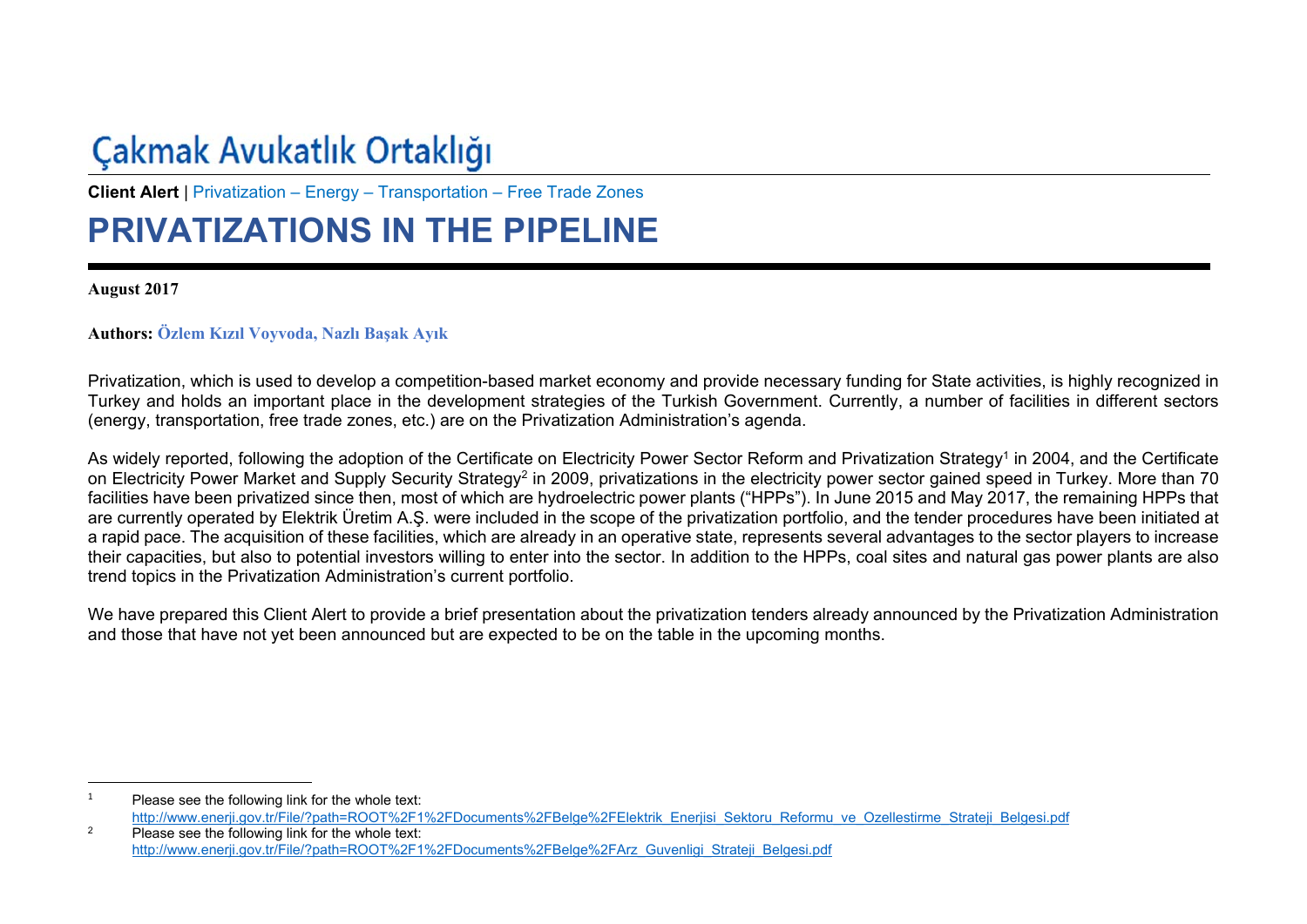## **ANNOUNCED TENDERS**

| <b>PROJECT</b>                               | <b>FEATURES</b>                                                                                                 |                     |                                                                                                    |  |  |
|----------------------------------------------|-----------------------------------------------------------------------------------------------------------------|---------------------|----------------------------------------------------------------------------------------------------|--|--|
| <b>HYDROELECTRIC POWER PLANTS</b>            |                                                                                                                 |                     |                                                                                                    |  |  |
| <b>Dinar 2 HPP</b><br>and its<br>immovables* | <b>Installed Capacity</b>                                                                                       | ÷                   | 3.0 MW                                                                                             |  |  |
|                                              | Location                                                                                                        | ÷.                  | Afyonkarahisar                                                                                     |  |  |
|                                              | <b>Privatization Method</b>                                                                                     | ÷                   | Transfer of operation rights for 49 years through sealed-bid tender                                |  |  |
|                                              | <b>Tender Date</b>                                                                                              |                     | <b>14 August 2017</b>                                                                              |  |  |
|                                              | * Participants may also bid for the tender of Manyas HPP and its immovables.                                    |                     |                                                                                                    |  |  |
| <b>Manyas HPP</b><br>and its<br>immovables*  | <b>Installed Capacity</b>                                                                                       | $\mathcal{L}^{\pm}$ | 20.3 MW                                                                                            |  |  |
|                                              | Location                                                                                                        |                     | <b>Balikesir</b>                                                                                   |  |  |
|                                              | <b>Privatization Method</b>                                                                                     |                     | Transfer of operation rights for 49 years through sealed-bid tender                                |  |  |
|                                              | <b>Tender Date</b>                                                                                              | ÷                   | <b>21 August 2017</b>                                                                              |  |  |
|                                              | * Participants may also bid for the tender of Dinar 2 HPP and its immovables.                                   |                     |                                                                                                    |  |  |
| Suçatı,                                      | <b>Total Installed Capacity</b>                                                                                 |                     | $: 8.2$ MW                                                                                         |  |  |
| Değirmendere,                                | Location                                                                                                        |                     | Kahramanmaraş (Suçatı HPP), Osmaniye (both Değirmendere and Karaçay HPPs) and Hatay (Kuzuculu HPP) |  |  |
| <b>Karaçay and</b><br><b>Kuzuculu HPPs</b>   | <b>Privatization Method</b>                                                                                     | ÷.                  | Transfer of operation rights through sealed-bid tender                                             |  |  |
| and their<br>immovables*                     | <b>Tender Date</b>                                                                                              | ÷.                  | <b>23 August 2017</b>                                                                              |  |  |
|                                              | * Participants may bid for any or all of the HPPs subject to tender by submitting separate offers for each HPP. |                     |                                                                                                    |  |  |
| <b>Cine HPP</b><br>and its<br>immovables*    | <b>Installed Capacity</b>                                                                                       |                     | $: 46.3$ MW                                                                                        |  |  |
|                                              | Location                                                                                                        | £,                  | Aydın                                                                                              |  |  |
|                                              | <b>Privatization Method</b>                                                                                     |                     | Transfer of operation rights through sealed-bid tender                                             |  |  |
|                                              | <b>Tender Date</b>                                                                                              | ÷                   | <b>24 August 2017</b>                                                                              |  |  |
|                                              | * Final acceptance of the HPP took place on 26 July 2017.                                                       |                     |                                                                                                    |  |  |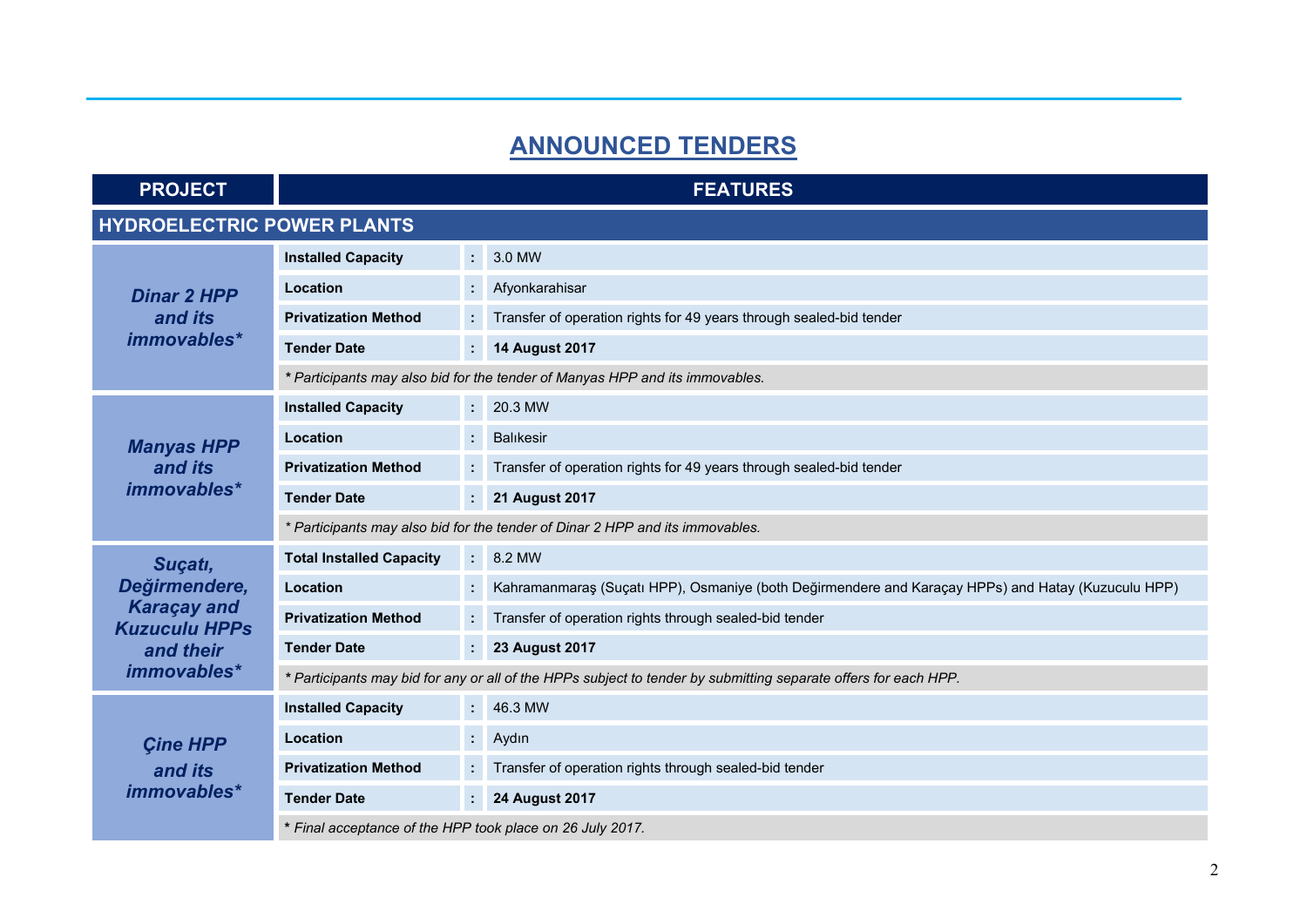| <b>PROJECT</b>                                                                                      | <b>FEATURES</b>                                                                                                                                                                             |    |                                                                                        |  |
|-----------------------------------------------------------------------------------------------------|---------------------------------------------------------------------------------------------------------------------------------------------------------------------------------------------|----|----------------------------------------------------------------------------------------|--|
| <b>Menzelet and</b><br><b>Kılavuzlu HPPs</b><br>and their<br><i>immovables*</i>                     | <b>Total Installed Capacity</b>                                                                                                                                                             |    | 178 MW                                                                                 |  |
|                                                                                                     | Location                                                                                                                                                                                    |    | Kahramanmaraş                                                                          |  |
|                                                                                                     | <b>Privatization Method</b>                                                                                                                                                                 |    | Transfer of operation rights through sealed-bid tender                                 |  |
|                                                                                                     | <b>Tender Date</b>                                                                                                                                                                          | ÷. | 11 September 2017                                                                      |  |
|                                                                                                     | * The HPPs were previously tendered to Akörenbeli Hidroelektrik Santral Yatırımları Yapım ve İşletim A.Ş. on 3 November 2016. However, its<br>privatization process could not be completed. |    |                                                                                        |  |
| <b>PORTS</b>                                                                                        |                                                                                                                                                                                             |    |                                                                                        |  |
| <b>Taşucu Port and</b><br><i>its hinterland</i><br><i>immovables*</i>                               | Location                                                                                                                                                                                    |    | : Mersin                                                                               |  |
|                                                                                                     | <b>Privatization Method</b>                                                                                                                                                                 |    | Transfer of operation rights for 36 years and sale of the immovables in the hinterland |  |
|                                                                                                     | <b>Tender Date</b>                                                                                                                                                                          | ÷  | <b>24 August 2017</b>                                                                  |  |
|                                                                                                     | * Taşucu port is a sea customs gate and the seat of marine transportation to Northern Cyprus.                                                                                               |    |                                                                                        |  |
| <b>FREE TRADE ZONES</b>                                                                             |                                                                                                                                                                                             |    |                                                                                        |  |
| <b>MESBAS</b><br><b>Mersin Serbest</b><br><b>Bölge Kurucu ve</b><br><i><b>İşleticisi A. Ş.*</b></i> | Location                                                                                                                                                                                    | ÷. | Mersin                                                                                 |  |
|                                                                                                     | <b>Privatization Method:</b>                                                                                                                                                                |    | Sale of 21.26% shares of MESBAŞ, Mersin Serbest Bölge Kurucu ve İşleticisi A.Ş.        |  |
|                                                                                                     | <b>Tender Date</b>                                                                                                                                                                          |    | <b>24 August 2017</b>                                                                  |  |
|                                                                                                     | * Shares subject to privatization are currently held by Türkiye Denizcilik İşletmeleri A.Ş. and qualify as A group privileged shares.                                                       |    |                                                                                        |  |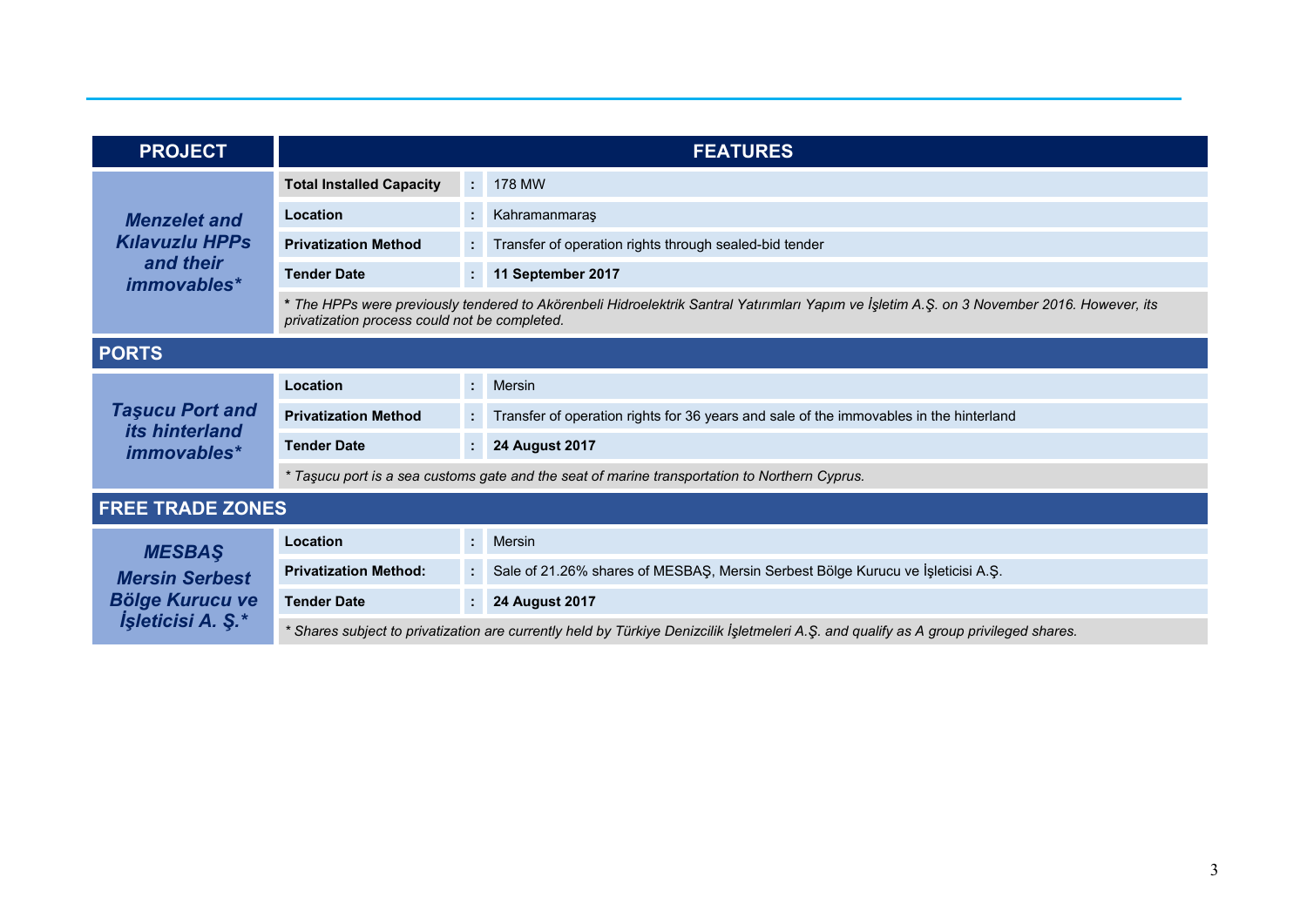## **EXPECTED TENDERS**

| <b>PROJECT</b> |  |
|----------------|--|
|                |  |
|                |  |

#### **FEATURES**

#### **HYDROELECTRIC POWER PLANTS**

| Kesikköprü,<br>Derbent,<br>Çamlıgöze,<br>Seyhan 1, Seyhan<br>2 and Yüreğir<br><b>HPPs and their</b><br>immovables* | <b>Total Installed Capacity</b>                                                                                                                                                                                                                                                                                                                                                        |    | 217.50 MW                                                                                                                |  |
|--------------------------------------------------------------------------------------------------------------------|----------------------------------------------------------------------------------------------------------------------------------------------------------------------------------------------------------------------------------------------------------------------------------------------------------------------------------------------------------------------------------------|----|--------------------------------------------------------------------------------------------------------------------------|--|
|                                                                                                                    | Location                                                                                                                                                                                                                                                                                                                                                                               | ÷. | Ankara (Kesikköprü HPP), Samsun (Derbent HPP), Sivas (Çamlıgöze HPP), and Adana (Seyhan 1, Seyhan 2 and<br>Yüreğir HPPs) |  |
|                                                                                                                    | <b>Expected Privatization</b><br><b>Method</b>                                                                                                                                                                                                                                                                                                                                         | t. | Transfer of operation rights through sealed-bid tender                                                                   |  |
|                                                                                                                    | * These HPPs are included in the privatization portfolio by the decision of the Privatization High Council dated 15 June 2015. Tenders may be organized<br>separately for each HPP or for several HPPs in one package. Negotiations between the Privatization Administration and the Ministry of Energy and<br>Natural Resources with respect to the tender documentation are ongoing. |    |                                                                                                                          |  |
| Demirköprü,<br>Akköprü, Topçam<br>and Kepez 1 HPPs<br>and their<br>immovables*                                     | <b>Installed Capacity</b>                                                                                                                                                                                                                                                                                                                                                              |    | $: 270.40$ MW                                                                                                            |  |
|                                                                                                                    | Location                                                                                                                                                                                                                                                                                                                                                                               | ÷. | Manisa (Demirköprü HPP), Muğla (Akköprü HPP), Ordu (Topçam HPP), Antalya (Kepez HPP)                                     |  |
|                                                                                                                    | <b>Expected Privatization</b><br><b>Method</b>                                                                                                                                                                                                                                                                                                                                         |    | : Transfer of operation rights through sealed-bid tender                                                                 |  |
|                                                                                                                    | * These HPPs are included in the privatization portfolio by the decision of the Privatization High Council dated 24 May 2017. Tenders may be organized<br>separately for each HPP or for several HPPs in one package. Negotiations between the Privatization Administration and the Ministry of Energy and<br>Natural Resources with respect to the tender documentation are ongoing.  |    |                                                                                                                          |  |
| <b>Camlica 1 HPP and</b><br><i>its immovables*</i>                                                                 | <b>Installed Capacity</b>                                                                                                                                                                                                                                                                                                                                                              |    | $: 84$ MW                                                                                                                |  |
|                                                                                                                    | Location                                                                                                                                                                                                                                                                                                                                                                               |    | : Kayseri                                                                                                                |  |
|                                                                                                                    | <b>Expected Privatization</b><br><b>Method</b>                                                                                                                                                                                                                                                                                                                                         |    | Transfer of operation rights through sealed-bid tender                                                                   |  |
|                                                                                                                    | * The previous tender dated 8 September 2016 was cancelled due to offers standing under the minimum value determined by the tender commission<br>(i.e. TL 443,417,000). A new tender is expected to be conducted.                                                                                                                                                                      |    |                                                                                                                          |  |